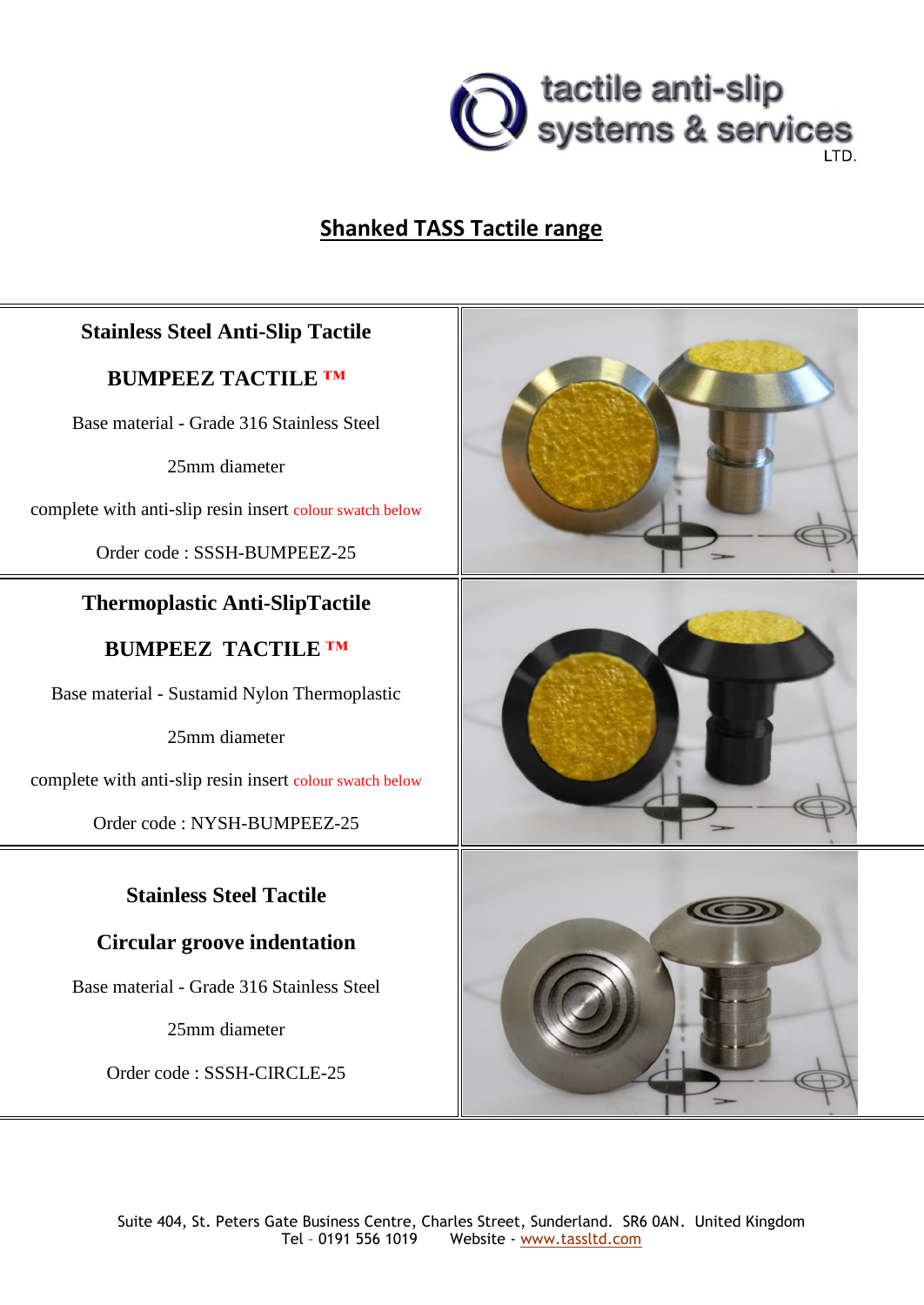

### **Thermoplastic Tactile**

#### **Circular groove indentation**

Base material - Sustamid Nylon Thermoplastic

25mm diameter - various colours see below

Order code : NYSH-CIRCLE-25

#### **Stainless Steel Tactile**

#### **Cross Hatch indentation**

Base material - Grade 316 Stainless Steel

25mm diameter

Order code : SSSH-CROSS-25

#### **Thermoplastic Tactile**

#### **Cross Hatch indentation**

Base material - Sustamid Nylon Thermoplastic

25mm diameter - various colours see below

Order code : NYSH-CROSS-25







**Sustamid Nylon Thermoplastic Base Colours - more available upon request**

| Anthracite | Yellow | White |  |  |
|------------|--------|-------|--|--|
|            |        |       |  |  |